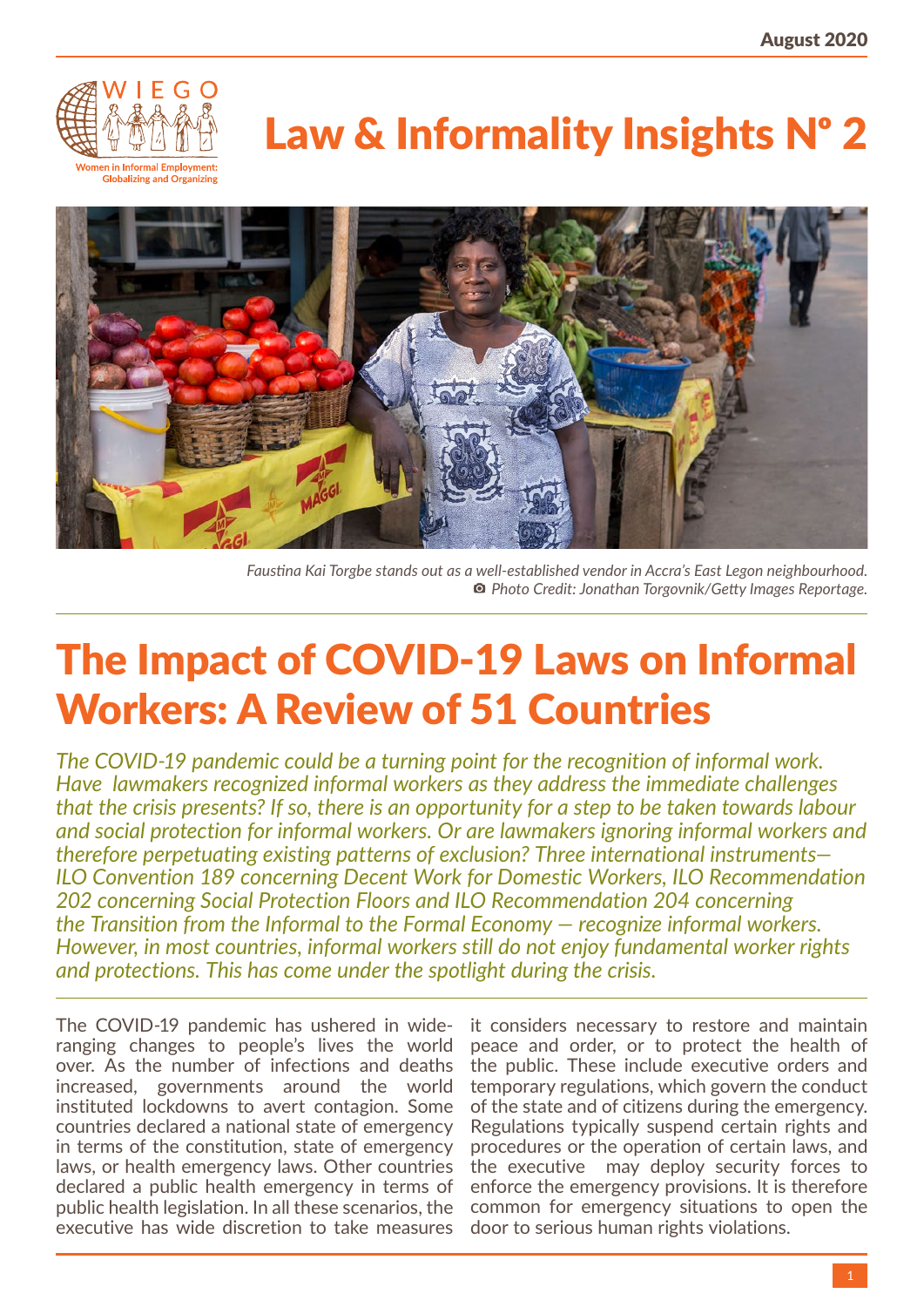The gravity of states of emergency and public health emergencies means that governments rarely invoke them and that where they do, they do so in isolation or in tandem with only a few other (usually neighbouring) governments. This uncommon convergence of national emergencies presents a fertile site of study for a lawyer interested in almost any area of law. This edition of *Law and Informality Insights* analyses the COVID-19 laws with an informal worker lens, with a particular focus on domestic workers and street vendors.

WIEGO's Law Programme collected and collated the COVID-19 laws in some 51 countries in Africa, Asia and Latin America. We collected laws available in English, French, Portuguese and Spanish from government websites, legal databases, government media releases and social media. Where the laws were not readily accessible on the internet, the team obtained the laws directly from citizens and government officials in the relevant countries. The laws cover the period of 1 March until the first week of May, when many countries were still at the height of the lockdown. Table 1 shows which countries' laws were analysed.

The COVID-19 laws that are examined in this edition include a range of regulations, statutory instruments, policies, guidelines and protocols that other national government departments and local authorities have adopted in response to the pandemic.

[According to the ILO,](https://www.ilo.org/wcmsp5/groups/public/---ed_protect/---protrav/---travail/documents/briefingnote/wcms_743623.pdf) informal workers account for 90 per cent of employment in low income countries, 67 per cent in middle income countries and 18 per cent in high income countries. Yet, their work is invisible, undervalued and, for the most part, unprotected by labour and social protection laws. The scope of the COVID-19 laws is largely limited to paid employees who have an indefinite employment contract and work in conventional workplaces, like factories and shops. Most street vendors are excluded because they are self-employed. Domestic workers work in private homes, which often results in their exclusion from the definition of an employee or, if they are included, their employers seldom comply with the law and their work is therefore *de facto* informal.

| Table 1: Countries surveyed in Africa, Asia and Latin America |                                                                                                                                                                                                                              |              |  |
|---------------------------------------------------------------|------------------------------------------------------------------------------------------------------------------------------------------------------------------------------------------------------------------------------|--------------|--|
| <b>Continent</b>                                              | <b>Countries</b>                                                                                                                                                                                                             | <b>Total</b> |  |
| Africa                                                        | Angola, Botswana, Eritrea, Eswatini, Gambia, Ghana, Kenya,<br>Lesotho, Liberia, Malawi, Mauritius, Mozambique, Namibia,<br>Nigeria, Rwanda, Seychelles, Sierra Leone, South Africa, South<br>Sudan, Uganda, Zambia, Zimbabwe | 22           |  |
| Asia                                                          | Hong Kong, India, Japan, Malaysia, Myanmar, Nepal, Pakistan,<br>Philippines, Singapore, Sri Lanka, Thailand, United Arab Emirates,<br>Vietnam                                                                                | 13           |  |
| Latin America                                                 | Argentina, Bolivia, Brazil, Chile, Colombia, Costa Rica, Ecuador,<br>El Salvador, Guatemala, Honduras, Mexico, Nicaragua, Panama,<br>Paraguay, Peru, Uruguay                                                                 | 16           |  |

We begin by outlining the broad nature of the lockdown provisions and the broad exceptions to the restrictions that they impose. We then consider the extent to which the COVID-19 laws designate informal trade and domestic work as essential services, which allows these workers to work, and whether they cover these occupational groups in the occupational health and safety (OHS) provisions that are aimed at preventing workplace transmission. In the last section, we consider the extension of social protection to informal workers.

## Lockdown regulations and essential services

Lockdown provisions that restrict or prohibit movement and large gatherings are central to COVID-19 laws. In the 51 countries under review, these include the closure of national borders to international visitors, prohibiting nationals from leaving the country and putting limits on certain international cargo. Some governments also prohibit movement within and between localities as well as across provinces or regions. Many countries introduced night curfews, reduced public transport operating hours and limited passenger loads.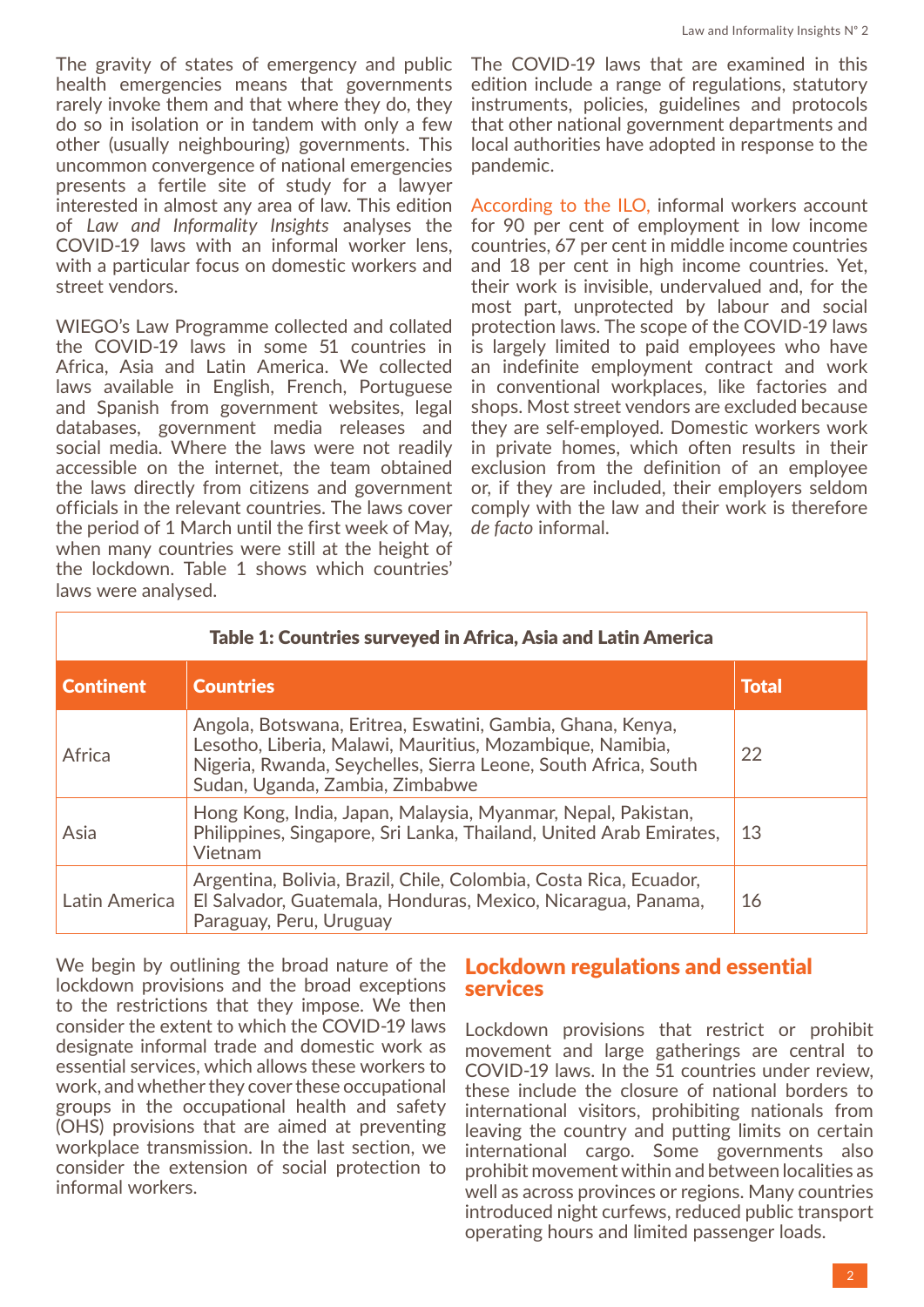Countries have taken different approaches to enforcing restrictions. Most of the 51 countries analysed, impose strict lockdowns that make it an offence to move or gather in contravention of the provisions. Anyone found guilty of an offence may be imprisoned for a maximum of six months to two years and/or required to pay a fine. In a few countries, such as Japan, the lockdown provisions are merely guidelines. Nicaragua stands out for not imposing any restrictions on movement and gatherings.

Most countries' laws make exceptions for people to move and travel for personal (buying food and medicine, seeking medical treatment and attending funerals) and work-related reasons. With respect to work-related exceptions, most countries have listed occupational groups and entities that are performing essential work or providing essential services. Some countries, including Angola, Chile, Costa Rica, Eswatini, Namibia and South Africa, require essential service workers to apply for and carry permits.

The determination of essential services is the starting point for establishing how lockdown provisions impact on informal workers. While, in theory, informal workers who are designated as essential are allowed to work, several factors (for example accessing permits, reduced pedestrian traffic for traders, curfews and transport restrictions) may prevent them from working or may reduce their incomes in reality. Most governments recommend that non-essential workers should work from home. Most informal workers who are not designated as essential workers do not have the luxury of working from home, like skilled and professional workers who can work virtually, implying a loss of income.

# Domestic workers

Only 8 out of the 51 countries surveyed designate domestic workers as an essential service, either by express reference (Angola, Brazil and South Africa) or by referring to their care (Colombia, Ecuador and El Salvador) or cleaning roles (Paraguay and Guatemala). Live-out domestic work is prohibited in almost 85 per cent of the surveyed countries. The International Domestic Workers Federation (IDWF) reports widespread job losses amongst live-out domestic workers across the three regions. The limited recognition of domestic workers means that live-in domestic workers who were not at work when the lockdown started, would find it difficult to return to work. In the case of migrant domestic workers who returned to their home countries, host governments have refused to allow them to return to work.

Live-in domestic workers do not need to be designated as essential workers to work, provided they were in the employer's house at the beginning of the lockdown and stay there. Domestic workers are caring for children whose parents are essential workers, or who are working from home. They also care for the elderly, the sick, invalids and COVID-19 patients in their households. Their employers may send them to do shopping and errands to avoid exposing themselves to the virus. Moreover, domestic workers bear the burden of cleaning and disinfecting homes to protect the household members from the coronavirus.

In most countries, domestic workers are excluded from OHS protection, either because the law does not recognize them as employees or because of the challenges of securing compliance where the workplace is a private home. Nine of the 51 surveyed countries have introduced provisions to regulate OHS in employment relationships under COVID-19. These nine countries (Colombia, Costa Rica, El Salvador, Malawi, Namibia, Peru, South Africa, United Arab Emirates and Uruguay) require employers to provide workers with personal protective equipment (PPE), provide sanitizing supplies and to train workers on good health and safety practices. However, domestic work may not be covered by these provisions if the law of the country does not include domestic workers in their definition of employee. Three countries (Malawi, Peru, UAE) specifically state



*Lucy Mokhele's physically demanding workday in a private home involves cleaning and cooking for her elderly employer and other family members in Johannesburg. Photo credit: Jonathan Torgovnik/Getty Images Reportage*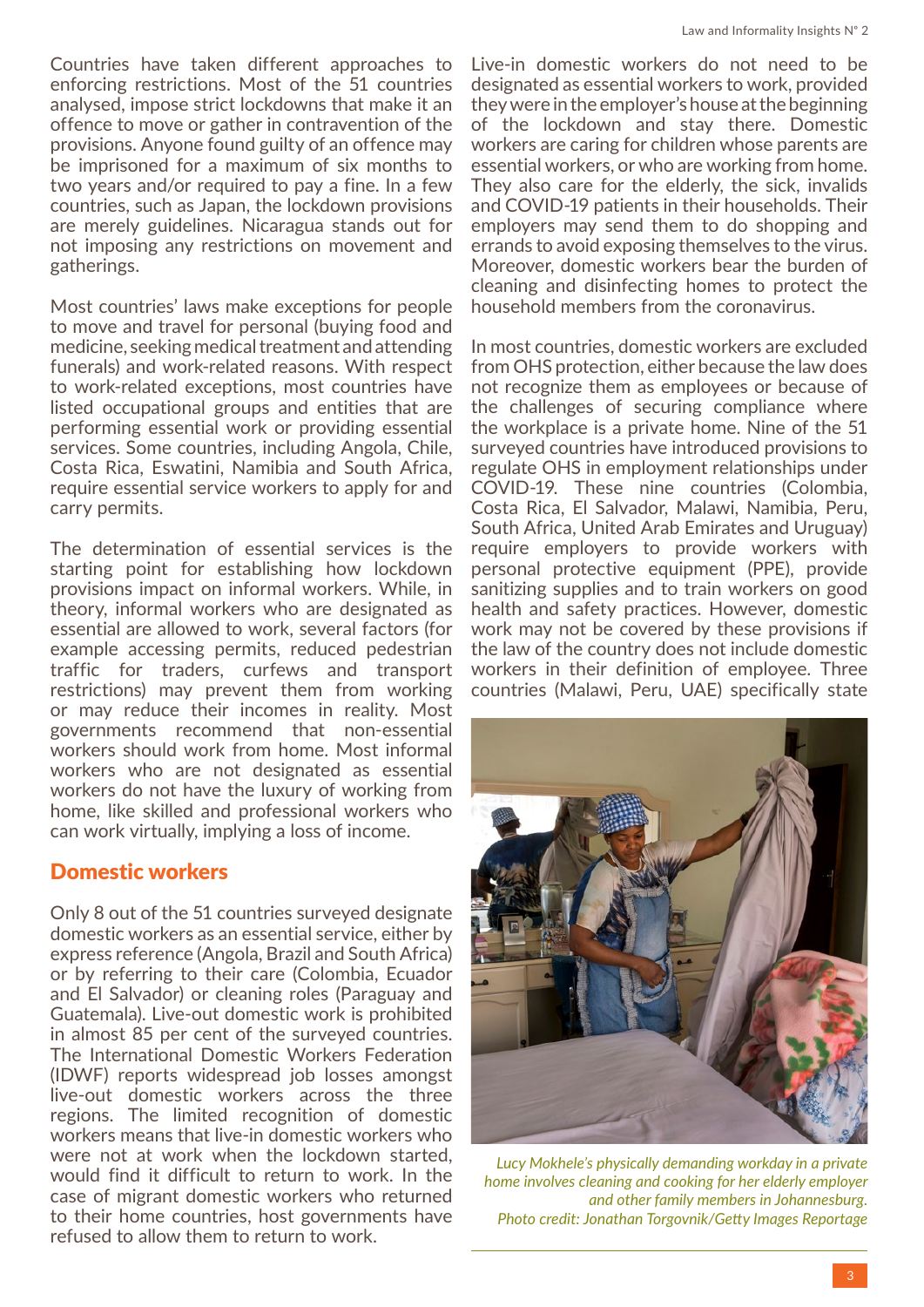that OHS provisions only apply to private or commercial establishments, which lets employers of domestic workers off the hook.

Domestic workers are at a [high risk](https://idwfed.org/en/resources/idwf-policy-brief-the-impacts-of-covid-19-on-domestic-workers-and-policy-responses/@@display-file/attachment_1) of COVID-19 infection because there may be limited room for social distancing in a household and they have limited control over who they come into contact with in the household. They may have limited knowledge about the virus and how to protect themselves, and little or no access to personal protective equipment (PPE). In addition, employers may withhold information about the COVID-19 status of members of the household.

[Reports](https://idwfed.org/en/resources/idwf-policy-brief-the-impacts-of-covid-19-on-domestic-workers-and-policy-responses/@@display-file/attachment_1) suggest that employers are not training domestic workers about health and safety or providing them with PPE. As a result, workers in Hong Kong, Singapore and South Africa and Turkish, Myanmar and Indonesian migrant domestic workers have been infected with COVID-19 at work. In addition, domestic workers have experienced respiratory problems and burns on their hands and feet because of exposure to harsh COVID-19 cleaning products. Domestic workers' health and safety vulnerabilities have thus been exacerbated during the COVID-19 crisis.

# Informal food vendors

Informal traders operate in three distinct places of work: in markets, on streets and from their own homes. [Studies](http://www.fao.org/3/a-y4312e.pdf) show that all three categories [contribute towards food security,](https://www.wiego.org/blog/worlds-street-vendors-life-may-never-be-same-after-covid-19) especially for low income communities, and that they provide convenient access to a range of necessary everyday goods in convenient quantities. This suggests that informal traders should be recognized as essential workers, particularly in developing countries. Although all the countries in this survey recognize the sale of food, medicine and other necessities as an essential service, just over a third (18) of these 51 countries recognized informal food traders as providing an essential service.

Of the countries that designate informal food vending as an essential service, only South Africa expressly recognized all three categories of informal food trade as an essential service. Eswatini and Zimbabwe recognize informal food vending more generally. Market trading is most widely recognized as an essential service, followed by street vending and trading in private homes. Several countries expressly prohibit informal trade, particularly on streets and in markets. In other countries, the laws implicitly



*Market vendor Vida Ofori stands proudly at her tomato stand in Makola Market, Accra, Ghana. Photo Credit: Jonathan Torgovnik/Getty Images Reportage*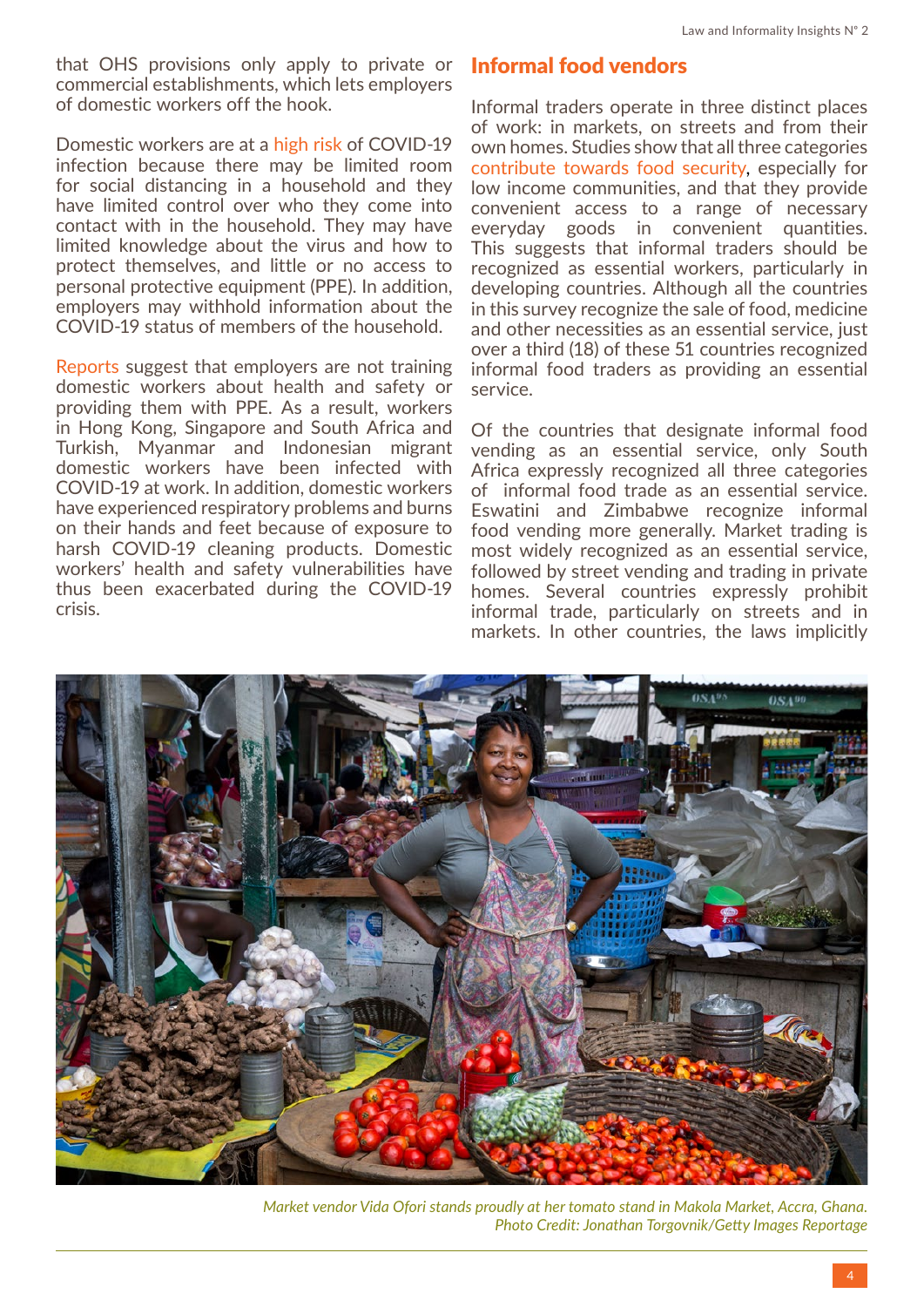exclude informal traders by listing registered retail outlets, such as supermarkets, as essential services. It is worth noting that African countries have been most explicit in its provisions about informal trade, compared to the other regions.

With few exceptions, Latin American countries have not specifically mentioned informal trade. Three Latin American countries have allowed the

sale of essential goods including food, provided they do so via e-commerce or home delivery. These requirements effectively exclude most informal traders unless they partner with local authorities and food delivery services, as is the case in Malaysia.

Table 2 shows how countries have regulated informal food vending.

| <b>Issue</b>                                                            | <b>Countries</b>                                                                                                                                         |  |  |
|-------------------------------------------------------------------------|----------------------------------------------------------------------------------------------------------------------------------------------------------|--|--|
| Sale of essential goods only by<br>registered/formal shops              | Japan, Nigeria, Philippines, Sudan, United Arab Emirates                                                                                                 |  |  |
| Sale of essential goods only<br>via e-commerce and home<br>delivery     | Brazil (Rio), Colombia, Ecuador                                                                                                                          |  |  |
|                                                                         | Markets: Liberia, Malawi, Kenya (Nandi County) Gambia,                                                                                                   |  |  |
| Prohibition of informal trade                                           | Streets: Kenya (Nandi County), Liberia, Malawi                                                                                                           |  |  |
|                                                                         | Informal trade generally: India                                                                                                                          |  |  |
|                                                                         | Markets: Angola, Ghana, Mali, Mozambique, Myanmar, Namibia,<br>Nigeria (Lagos), Rwanda, South Africa, Thailand, Uganda, Uruguay<br>(Montevideo), Zambia, |  |  |
| Designating informal food<br>vending as essential service               | Streets: Angola, Kenya, Mozambique, Namibia, South Africa                                                                                                |  |  |
|                                                                         | Home shops: Botswana, South Africa                                                                                                                       |  |  |
|                                                                         | Informal trade generally: Eswatini, Zimbabwe                                                                                                             |  |  |
| Requiring informal traders to<br>acquire an essential service<br>permit | Eswatini, Namibia, South Africa, Zimbabwe                                                                                                                |  |  |

#### Table 2: The regulation of informal food vending as an essential service

It is worth noting that six of the countries that recognize informal food trade as an essential service (Botswana, Eswatini, Kenya, Namibia, South Africa and Zimbabwe) initially excluded informal food vendors from their essential service provisions. Their later inclusion suggests that the authorities realized their significant role in food security. In South Africa and Zimbabwe, this was due to pressure from informal trader organizations and their allies.

The COVID-19 laws in 13 countries (Angola, Costa Rica, El Salvador, Ghana, Kenya, Malawi, Mozambique, Namibia, Pakistan, Peru, South Africa, Thailand, and the city of Montevideo in Uruguay) specifically regulate health and safety in relation to informal trade. These rules are largely designed to limit human interaction and exposure to the virus. Apart from Malawi and Peru, these

countries expressly recognize informal food trade as an essential service.

Health and safety regulations can be divided into 5 categories. First, *limits on the number of customers*, as in Angola, Pakistan and Thailand. Second, *time limits for trading and shopping*. Angola's laws limit the number of days and hours during which markets may be open. In Namibia and the city of Montevideo in Uruguay, customers may only spend a short amount of time in public markets, so here the limit is on the customers rather than the traders, as is the case in Angola. By contrast, Malawi's laws require informal traders to extend their trading hours, presumably to avoid overcrowding associated with shorter trading hours.

Third, *decentralizing markets*. In Accra, Ghana, the large, central markets have to remain closed,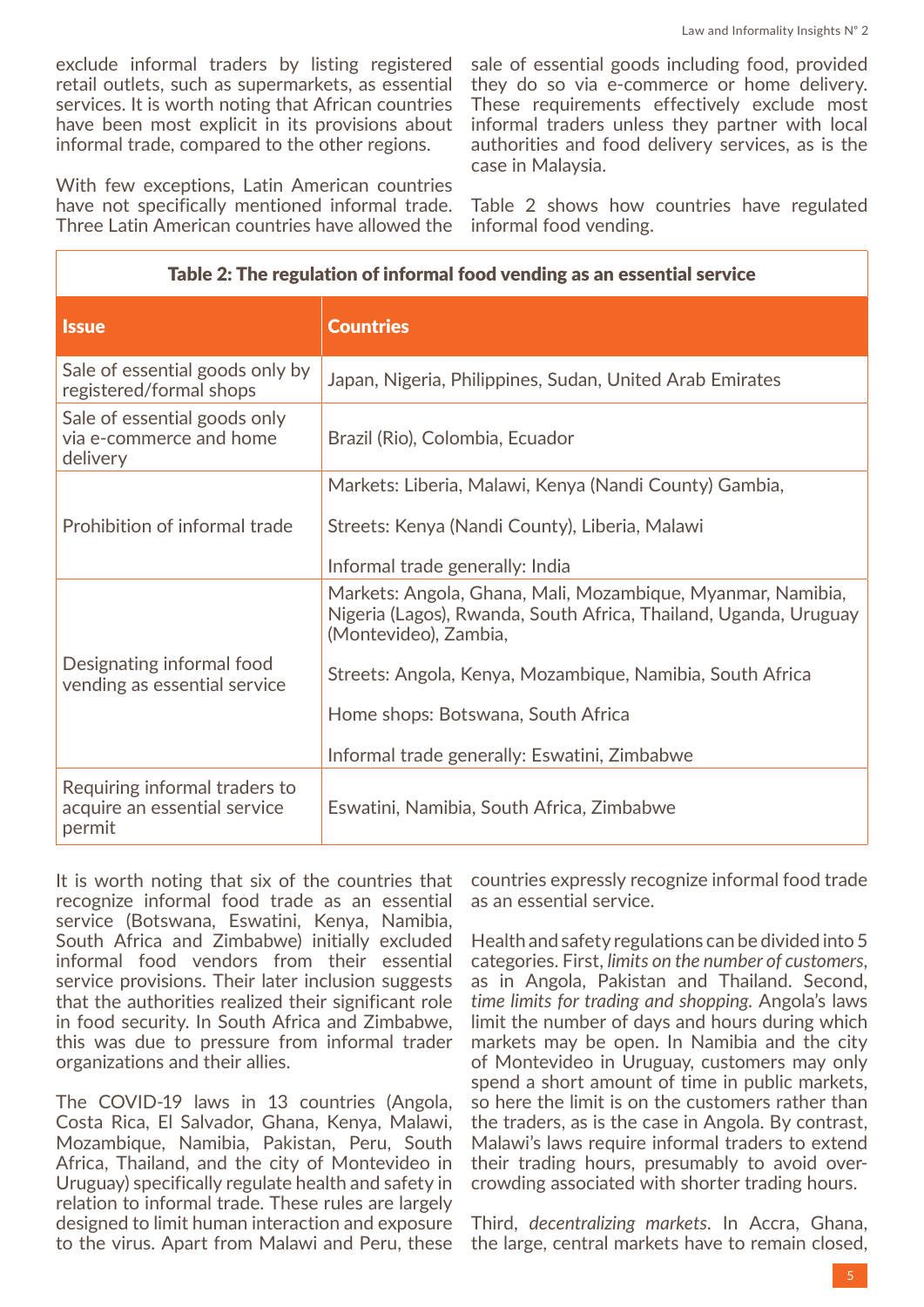while the local authority permits existing local markets to trade or establishes temporary satellite markets. Fourth, *requiring the use of masks and gloves*. Angola, Mozambique, the city of Accra, Pakistan and Costa Rica require market traders and customers to wear face masks and/or gloves while they are in markets. Markets in Accra are required to prominently display signs that read "No mask, no entry" at all market entrances.

Fifth, *markets must provide hand washing facilities*. The laws in Costa Rica, Kenya, Malawi, Namibia, Pakistan and South Africa state that handwashing stations should be present in markets and that markets should be frequently disinfected. For the most part, these laws use the passive tense, making it unclear as to who bears the burden of providing washing facilities and for disinfecting the spaces. This means that food vendors in most countries must make their own arrangements and assume the costs of providing these facilities. Only the laws in Namibia and South Africa clearly impose this burden on local authorities. Namibian law goes furthest in clearly articulating local authorities' obligations to promote health and safety in relation to informal trade, which include the following:

- Local authorities must ensure that traders and customers observe social distancing and handwashing rules.
- Local authorities may draw up a roster for traders, to ensure that social distancing is observed and to provide all traders an opportunity to operate.
- Local authorities must clearly demarcate stalls to ensure compliance with social distancing regulations and must keep a database of all traders in a market or trading area.
- Local authorities must limit and monitor access to the market or informal trading areas to ensure compliance with the rules and, where possible, ensure separate exit and entry points.
- Local authorities should educate traders about the regulations.

Despite being a vital part of food chains, food vendors have long been regulated on the basis that they constitute a public nuisance or a threat to public health. The COVID-19 pandemic has forced governments to recognize food vendors' significant contribution to food security and several countries have recognized their work as essential. Cooperation between informal traders and local authorities in some countries suggests that this could be the first step towards the adoption of a more facilitative and developmental approach to regulating informal trade. However, the many recent reports of [evictions, demolitions,](https://www.wiego.org/blog/worlds-street-vendors-life-may-never-be-same-after-covid-19) [arrests and confiscations](https://www.wiego.org/blog/worlds-street-vendors-life-may-never-be-same-after-covid-19) indicate that it will take more than a crisis to dislodge the systemic marginalization and abuse of informal traders. The [stigmatization of informal traders](https://www.wiego.org/blog/worlds-street-vendors-life-may-never-be-same-after-covid-19) as vectors of disease continues and traders must take measures to promote social distancing and hygiene, often in the absence of a duty on the part of local authority to provide the necessary infrastructure and facilities to make this possible.

#### Social protection

The work of the vast majority of informal workers, including most informal traders and domestic workers, is not deemed essential and, therefore, they are unable to work. Even informal traders and domestic workers who are designated essential, face the prospect of reduced earnings due to transport and travel restrictions, restrictions on trading times, reduced consumer spending, failure to obtain necessary permits and licenses, and, in the case of domestic workers, their employers' inability or unwillingness to pay their wages.

COVID-19 has rendered visible the implications that most of the global workforce –2 billion people– enjoys little to no access to social protection. For many, the options are to [starve](https://www.wiego.org/blog/die-hunger-or-virus-all-too-real-dilemma-poor-india-and-elsewhere) [to death under lockdown, or defy movement](https://www.wiego.org/blog/die-hunger-or-virus-all-too-real-dilemma-poor-india-and-elsewhere) [restrictions and die](https://www.wiego.org/blog/die-hunger-or-virus-all-too-real-dilemma-poor-india-and-elsewhere) from the virus.

Social protection debates recognize that informal workers constitute the ['missing middle'](https://onlinelibrary.wiley.com/doi/full/10.1111/dech.12563). On the one hand, because of their low and unstable incomes and their employment status they either cannot afford or are ineligible to join social insurance schemes. On the other hand, most often they are not considered vulnerable or poor enough to qualify for social assistance grants. As a result of the current crisis, many governments' COVID-19 measures target the 'missing middle'. Their [modalities for the delivery of social assistance](https://socialprotection.org/discover/blog/impacts-covid-19-crisis-employment-potential-solutions-informal-self-employed-workers) include: providing universal benefits to the entire population; excluding formal workers and those who are registered on social insurance and social assistance schemes ('targeting out'); and directly targeting informal workers ('targeting in').

Most of the 51 countries surveyed have introduced universal and targeted interventions to provide cash, food, and health care measures that have reached informal workers to differing degrees. These relief measures are funded primarily by government funds and national social security funds. Some countries have introduced measures that enable both individuals and businesses to contribute directly to relief efforts.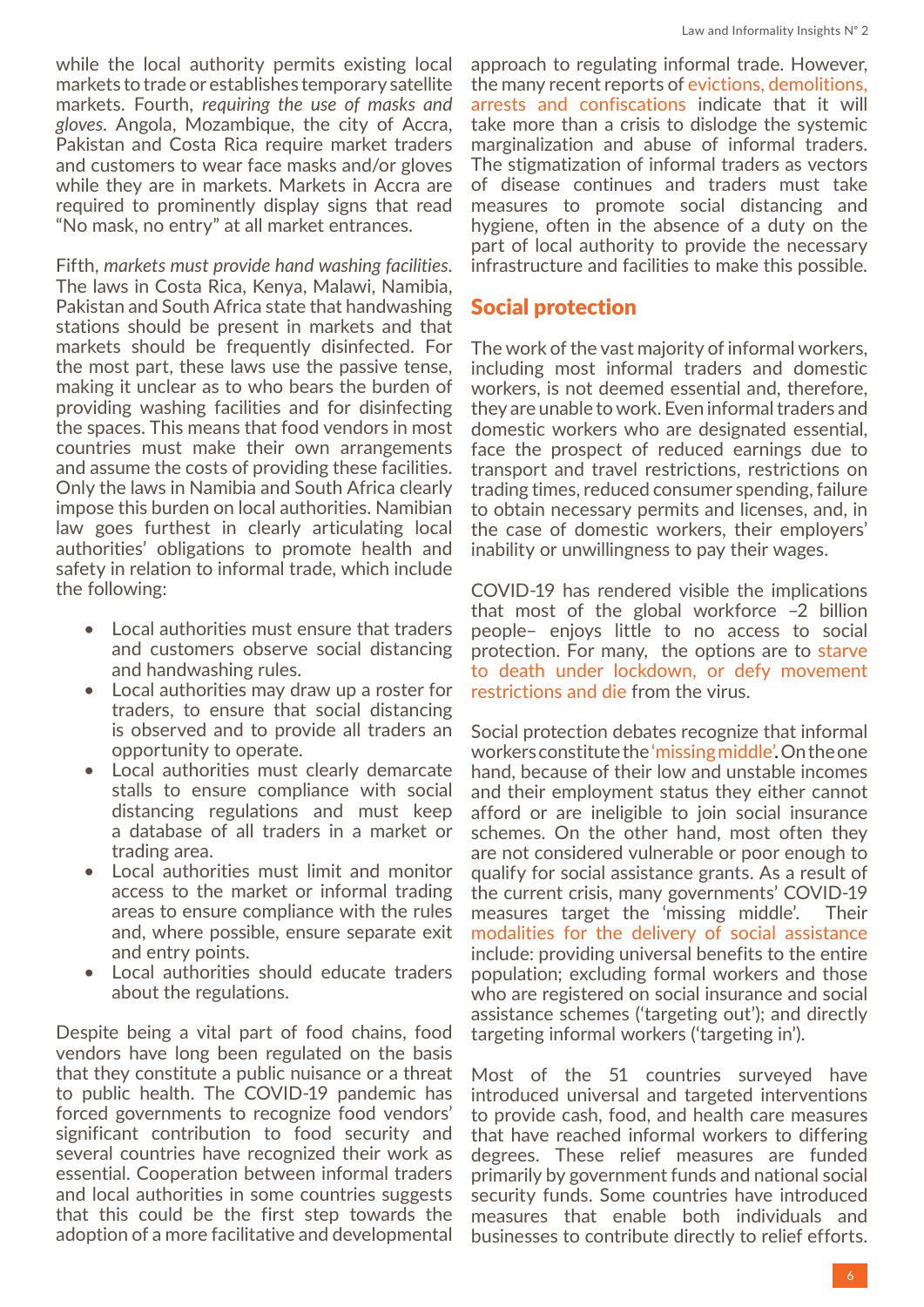Botswana, Ghana, Kenya, Panama and South Africa have established national COVID-19 funds. Colombia's "Share my energy" contribution plan allows citizens to make voluntary contributions to subsidize electricity fees for those who cannot afford to pay.

#### Social protection for self-employed workers

Hong Kong, Mauritius, Namibia, South Africa, Sri Lanka, Peru, the Philippines and Uruguay have extended cash benefits to self-employed workers. Some refer specifically to informal traders. In [Peru,](https://www.wiego.org/blog/how-are-perus-street-vendors-facing-covid-19) informal traders were initially excluded and later included, in response to their advocacy efforts. In Hong Kong, vendors who sell cooked food and light refreshments in public markets receive a subsidy. The Philippines' cash grants are conditional on recipients cleaning and disinfecting their homes and immediate vicinity.

Some governments have also reduced traderelated fees. Sri Lanka has provided for once-off relief on lease payments for the self-employed, including drivers of three-wheelers and trucks. Both national and local governments in Honduras, Colombia (Bogota) and Uruguay (Montevideo) have suspended trade-related rentals, fees and taxes, including for informal traders.

#### Social protection for domestic workers

Domestic workers may be protected by employment-related provisions in countries that recognize them as employees. For example, Colombian laws make employers liable for employees' wages during lockdown if they are

unable to work. The Philippines' COVID-19 grants are likely to include domestic workers. It is giving cash benefits to overseas Filipino workers in high-risk countries in the Middle East, Africa, Europe, the Americas, Asia and the Pacific who are unable to work because of COVID-19. The International Domestic Workers Federation (IDWF) has established ["Care for Those Who Care](https://idwfed.org/en/covid-19/advocacy-to-the-target-groups) [for You",](https://idwfed.org/en/covid-19/advocacy-to-the-target-groups) which calls on employers to continue paying their domestic workers' salaries and social insurance contributions even if they are unable to work. The IDWF has also established the [IDWF](https://idwfed.org/en/covid-19/the-idwf/solidarity-fund) [Solidarity Fund](https://idwfed.org/en/covid-19/the-idwf/solidarity-fund) to support domestic workers during COVID-19.

Many of the 51 countries surveyed introduced additional non-social protection relief measures. First, 9 jurisdictions introduced measures to control the prices of essential goods, including groceries and PPE. Second, 7 countries provided rental relief by suspending evictions for nonpayment of rent during the crisis. Hong Kong went further by providing rent relief for lowincome citizens and India provided free shelter and food for migrant labourers unable to return to their homes because of the lockdown. Third, 19 countries introduced measures related to ensuring continued access to public utilities. These include laws that prohibit public utility providers from disconnecting electricity, water and gas supplies, -and, in some cases, telephone, internet and television services, for customers who are unable to pay their bills during the crisis. They also include laws for the provision of free or subsidized access to water and electricity and that prohibit fee increases during the crisis. Table 3 lists the countries that have adopted these additional relief measures.

| Table 3: Additional relief measures by country     |                                                                                                                                                                                      |  |  |
|----------------------------------------------------|--------------------------------------------------------------------------------------------------------------------------------------------------------------------------------------|--|--|
| <b>Nature of the measure</b>                       | <b>Countries</b>                                                                                                                                                                     |  |  |
| Price controls                                     | Angola, Argentina, Botswana, Colombia, Eritrea, Mauritius,<br>Mozambique, Nigeria and Panama.                                                                                        |  |  |
| Prohibition of evictions                           | Angola, Costa Rica, Honduras, India, South Africa, Paraguay and<br>Zimbabwe.                                                                                                         |  |  |
| Prohibition of disconnection of<br>basic utilities | Angola, Argentina, Bolivia, Brazil, Chile, Colombia, Costa Rica,<br>Kenya, Mozambique, Namibia, Peru, Paraguay and Uruguay.<br>Telephone and internet services: Argentina and Chile. |  |  |
| Free or subsidized utilities                       | Colombia, Costa Rica, Guatemala, Honduras, Hong Kong,<br>Panama, Peru, Paraguay and El Salvador.<br>Free water: Eswatini, Kenya, Namibia and South Africa.                           |  |  |
| Prohibition of utility fee<br><b>Increases</b>     | Colombia, Costa Rica, Eswatini, Guatemala, El Salvador.                                                                                                                              |  |  |